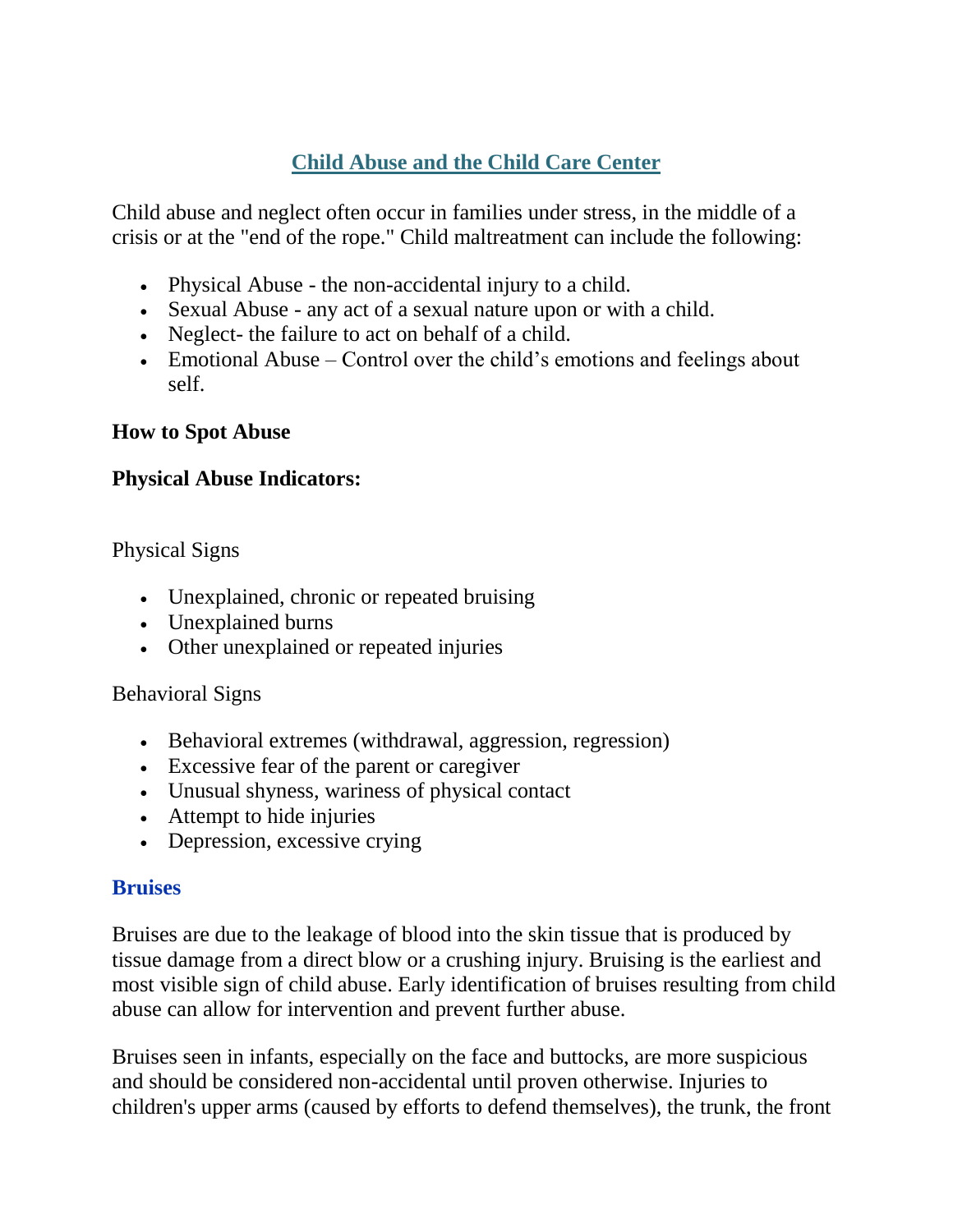of their thighs, the sides of their faces, their ears and neck, genitalia, stomach, and buttocks are also more likely to be associated with non-accidental injuries.

Injuries to their shins, hips, lower arms, forehead, hands, or the bony prominences (the spine, knees, nose, chin, or elbows) are more likely to signify accidental injury.

### **Age Dating of Bruises**

It is important to determine the ages of bruises to see if their ages are consistent with the caretaker's explanation of the times of injury. Age dating of bruises can often be determined by looking at the color of the bruise. The ages and colors of bruises may therefore show if more than one injury is present. Table 1 shows the ages associated with the colors of bruises.

| Table 1                                      |               |
|----------------------------------------------|---------------|
| Determining the Age of a Bruise by Its Color |               |
| <b>Color of Bruise</b>                       | Age of Bruise |
| Red (swollen, tender)                        | $0-2$ days    |
| Blue, purple                                 | $2-5$ days    |
| Green                                        | 5-7 days      |
| Yellow                                       | $7-10$ days   |
| Brown                                        | $10-14$ days  |
| No further evidence of bruising              | 2-4 weeks     |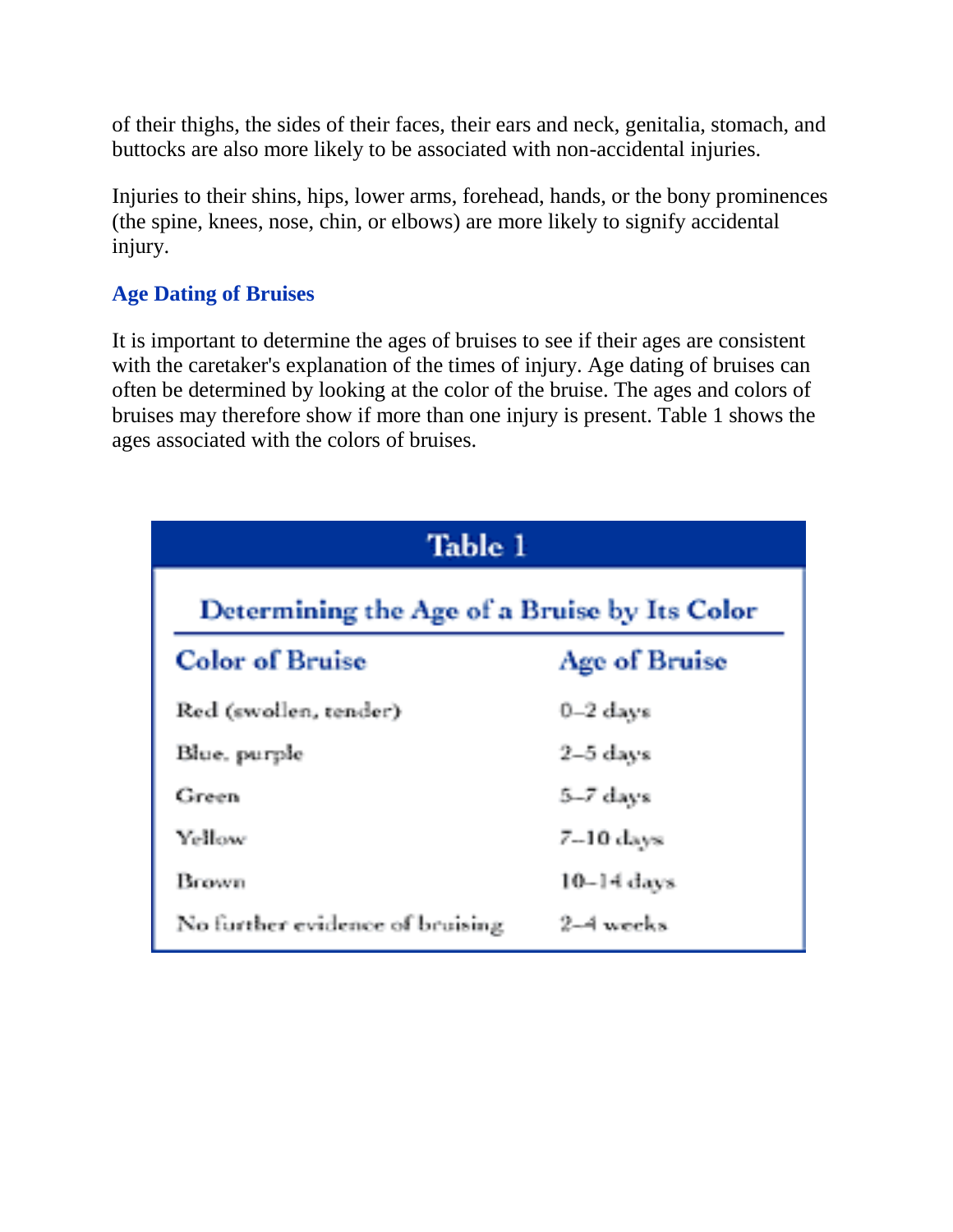For example, a 2-year-old boy, not toilet trained, has several yellow-to-brown bruises on his buttocks. The caretaker's explanation for the bruises is that the child tripped in the hallway the day before and fell on his buttocks. This would be suspicious because:

- Children seldom bruise their buttocks in accidental falls.
- Bruises on the buttocks are in the primary target zone for non-accidental injury.
- The child's diaper (whether disposable or cloth), plastic pants, and clothing would have afforded some protection to his buttocks.
- If the injuries causing the bruises were sustained the previous day, the bruises should be red to purple.

A child has both bright red and brown bruises. The caretaker maintains that all of the bruises were the result of a fall that day. However, the bright red color indicates fresh bruises, while the brown bruises are older. The caretaker's explanation is, therefore, suspicious, and separate explanations must be obtained for each bruise.

### **Bruise Configurations**

Bruises will sometimes have a specific configuration. This may you to determine whether bruises are accidental or non-accidental. One of the easiest ways to identify the weapon used to inflict bruises is to ask the caretaker: How were you punished as a child? This is a good question to ask parents on a random survey with many other questions about their child and their own childhood. This will give you information on what to look for in the child you care for.

The pattern of a skin lesion may suggest the type of instrument used. Bruise or wound configurations from objects can be divided into two main categories: those from "fixed" objects, which can only strike one of the body's planes at a time, and those from "wraparound" objects, which follow the contours of the body and strike more than one of the body's planes. Hands can make either kind of bruise, depending on the size of the offender's hands and the size of the child.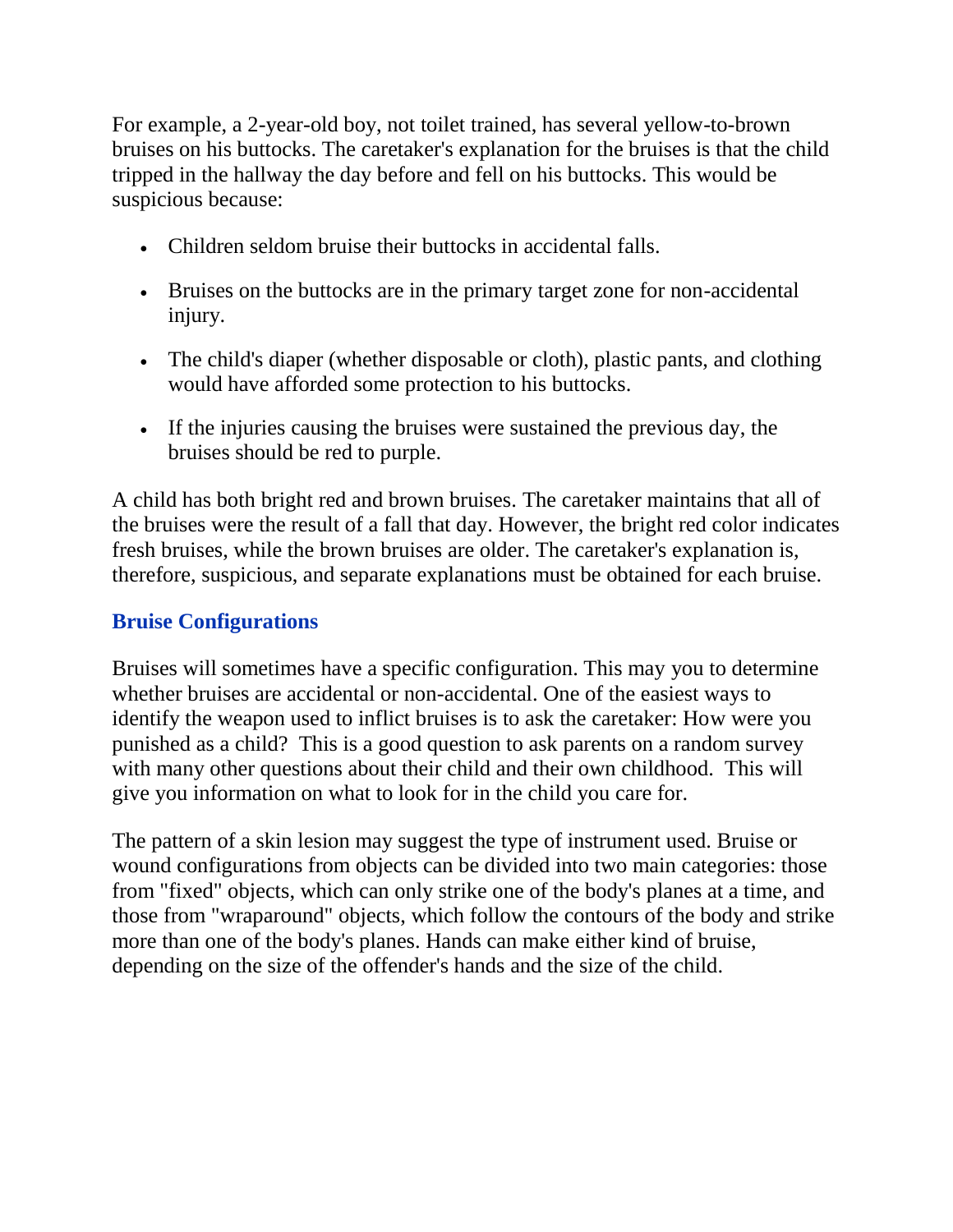Examples of fixed and wraparound objects include:

- Fixed objects: coat hangers, handles, paddles.
- Wraparound objects: belts, closed-end (looped) cords, open-end cords. (Closed-end cords leave a bruise in parallel lines; open-end cords leave a bruise in a single line.)

#### **Natural or Normal Bruising**

Injuries inflicted by human hands, feet, or teeth or those inflicted by belts, ropes, electrical cords, knives, switches, gags, or other objects will often leave telltale marks (e.g., gags may leave down-turned lesions at the corners of the mouth).

For example, the size of bite marks may help to determine the biter's approximate age; their shape may help identify whose teeth made the marks.

In some cases, however, bruises are acquired innocently, through play and accidental falls, or when a child has a defect in his or her clotting mechanism.

Other incidents of "easy bruising" in children can be explained by a low blood platelet count. Multiple bruises can occur in children with leukemia. Diseases causing easy bruising, however, are rare, and inflicted bruises are much more common. The medical diagnosis of clotting disorders requires blood tests and interpretation of those tests by qualified physicians.

Mongolian spots (a kind of birthmark) also resemble bruises but can be distinguished by their clear-cut margins, the fact that they do not fade, and their steel gray-blue color. Mongolian spots may be found anywhere on the body (but are typically found on the buttocks and lower back). In addition, they are commonly found in African Americans, Asians, and Hispanics. Investigators should await medical reports when investigating such marks.

#### **Sexual Abuse Indicators:**

Physical Signs

- Somatic complaints, including pain and irritation of genitals
- Sexually transmitted diseases
- Bruises or bleeding from external genitals, vagina or anal region
- Genital discharge
- Torn, stained or bloody underclothes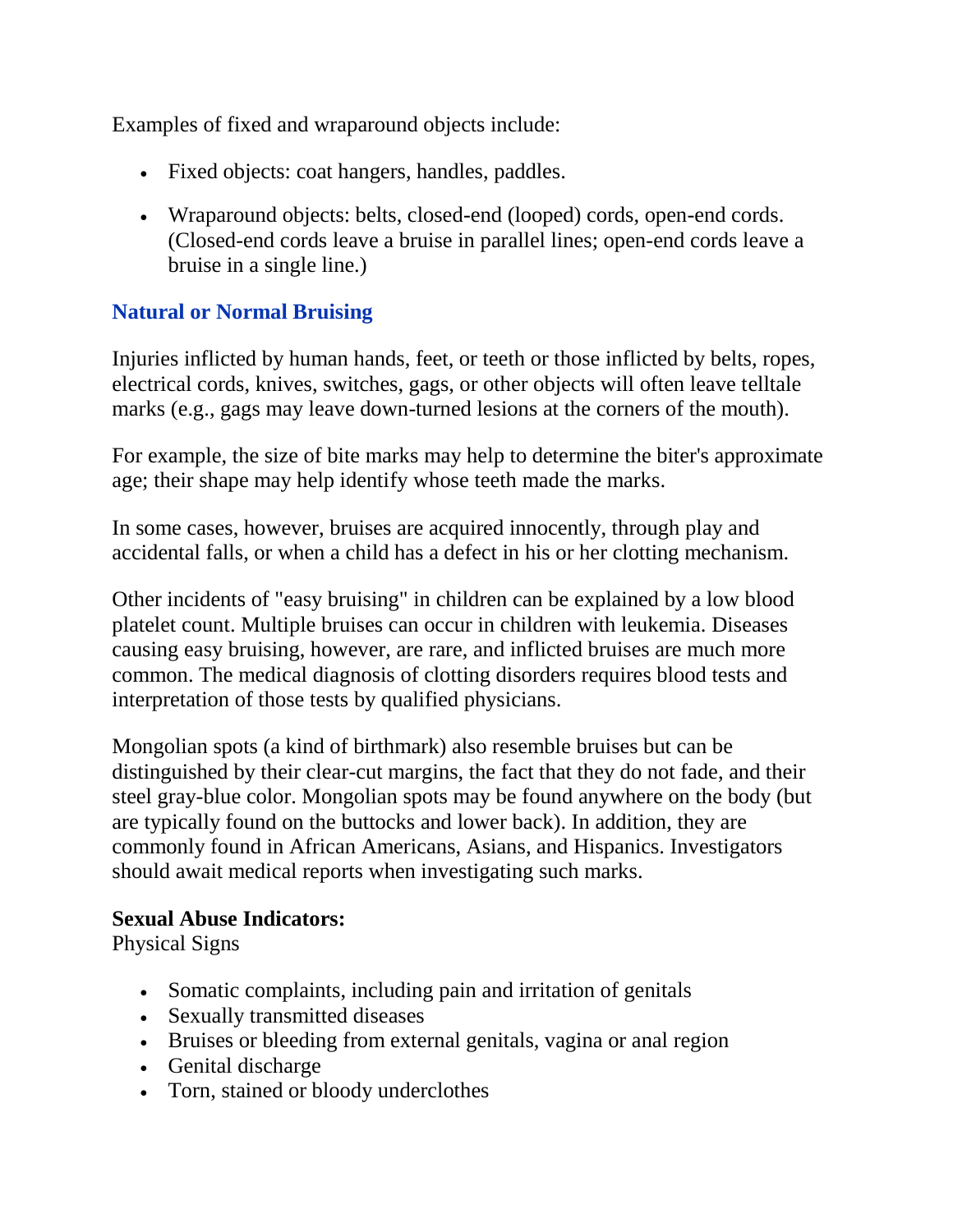Frequent, unexplained sore throats, yeast or urinary infections

#### Behavioral Signs

- Poor peer relationships, inability to relate to children of the same age
- Regressive behaviors, such as thumb sucking, bedwetting, fear of the dark Sudden changes in behavior
- Promiscuity or seductive behavior
- Reluctance to participate in recreational activity
- Recurrent nightmares, disturbed sleep patterns or fear of the dark
- Sudden decline in school performance
- In young children, preoccupation with his/her sexual organs, his/her parents' or other children's.

#### **Neglect Indicators:**

Physical Signs

- Chronic uncleanliness or poor hygiene including lice, scabies, or severe or untreated diaper rash
- Untreated illness or injury
- Unsuitable clothing, missing key articles of clothing such as socks, shoes or a coat
- Height and weight significantly below age level

### Behavioral Signs

- Chronic hunger, tiredness or lethargy
- Begging or collecting leftovers
- Unusual school attendance (frequent or chronic absence, lateness, coming to school early or leaving late)
- Assuming adult responsibilities

#### Environmental Signs

- Lack of food, heat or utilities in the house
- Parent/caregiver uses food stamps to buy drugs
- The child is outside late at night while the parent is under the influence of drugs or alcohol
- The child is left home alone without supervision

# **EMOTIONAL ABUSE:**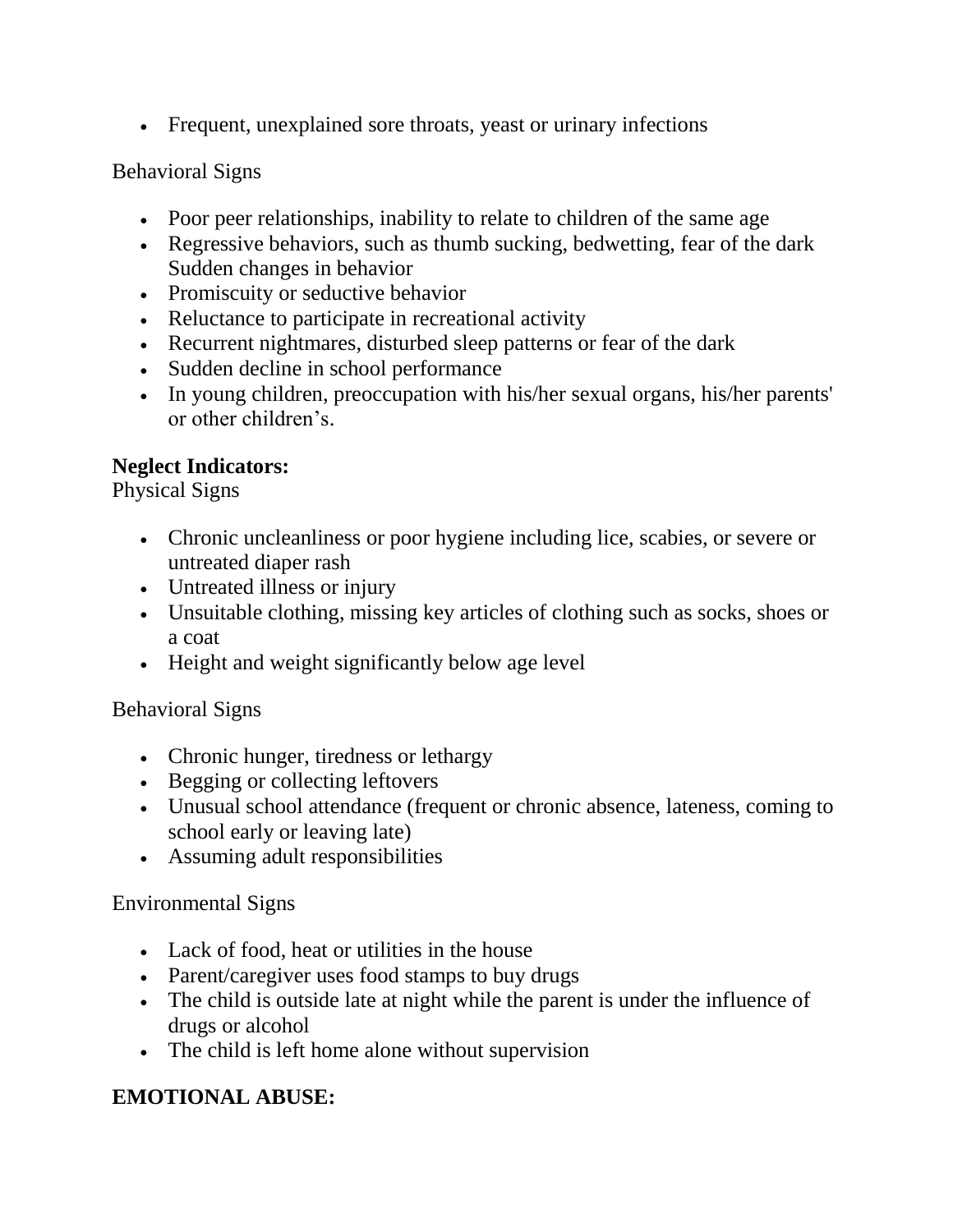**Verbal Abuse:** Examples of verbal abuse include belittling the child by calling him/her names like "stupid", "worthless", "a mistake" and more. This also includes blaming the child constantly for things that may not even be their fault, and threatening the child with physical pain.

**Extreme Punishment:** Children sometimes do need to be punished, but there is a line between "right" and "wrong" when it comes to punishing a child. Acceptable forms of punishment might be taking away television time, or no dessert. Unacceptable forms of punishment include anything that would seriously scare a child, like locking them in a dark closet, leaving them somewhere dangerous by themselves, or tying them up.

**Corruption:** Growing up in today's world, it's hard to keep certain things away from a child's eyes. They are most likely going to see violence, sex and drugs on TV or in a movie at least once, even if it's an accident. However, this type of emotional abuse includes purposely subjecting a child to inappropriate behavior such as crime, sex, violence and excessive alcohol and drug use. Children look up to parents as their role models, and if they see them doing drugs or criminal acts, it's likely that they are going to try to imitate them.

**Not Showing Affection:** Children need to be loved and cared for. When a parent purposely ignores the child, doesn't give them hugs and doesn't express their love, the child is going to feel like they are not wanted or loved. No child would ever want to feel that kind of pain.

#### **What are the Effects and Signs of Emotional Abuse?**

Emotional abuse affects a child's emotional, mental and behavioral well-being. Even adults who were abused as children can display these signs. Children who display these signs have a greater chance of getting in trouble or being arrested as they get older. According to HelpGuide.org, 1 of every 3 children who were raised in an abusive or neglectful home will grow up to become an abusive parent.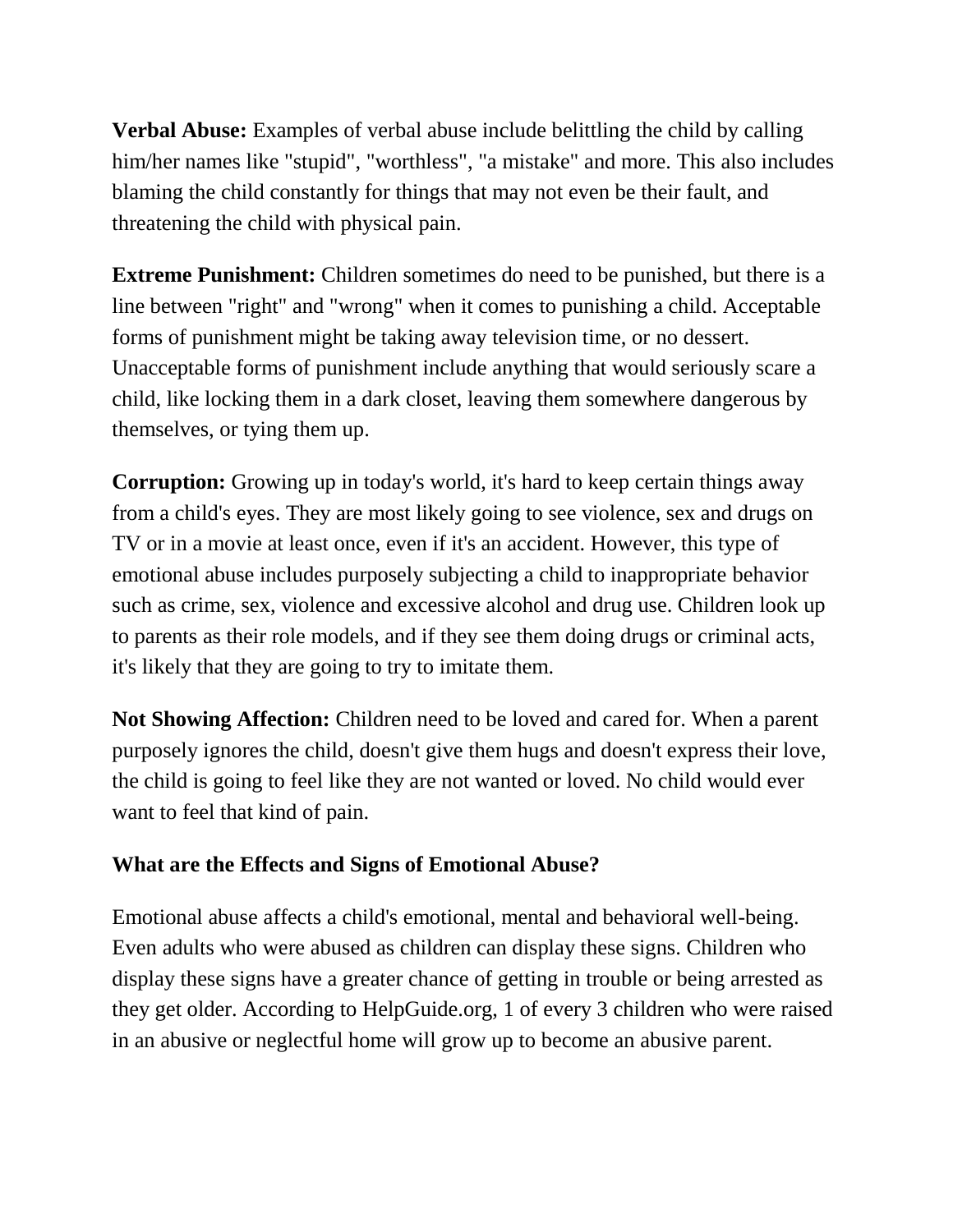Emotional Effects: low self-esteem, depression, anxiety, aggressiveness, anxiety, difficulty with relationships, alienation, personality disorders, neediness and clinginess and having nightmares.

### **What Causes People to Emotionally Abuse a Child?**

So you may be asking "why would anybody abuse a child?" I'm not trying to make excuses for this kind of abuse, but there are outside factors that may play a part in the emotional abuse itself.

Stress and Personal Issues: Anybody under stress is likely to be in a bad mood, and sometimes adults under stress can go as far as taking it out on a child. The stress of taking care of kids, especially those with a disability or difficult behavior, can take a toll on a person. However, there are other options to lower stress levels then yelling and belittling a child. Also, people who are dealing with personal issues such as divorce, financial problems or other issues may want to take out their frustration on someone. Unfortunately, children can get in the way of this.

Immaturity: A number of emotionally abused children come from teenage parents. I'm not saying that all teenagers are bad parents, some may just lack the mature qualities of older parents, or they may lack the nurturing qualities necessary for child care. Most of the time, the child was an "accident" and was never meant to be had anyway, therefore teenage parents may take those regrets out on the child once it's born.

Anger Issues and History of Abuse: People may have trouble dealing with anger, so they don't know how to control it. Or, they may have a history of emotional abuse themselves.

Drug and Alcohol Use: Many times, children of drug addict and alcoholic parents are emotionally and mentally abused. People act much different when they are under the influence of drugs and alcohol, sometimes even becoming angry and violent.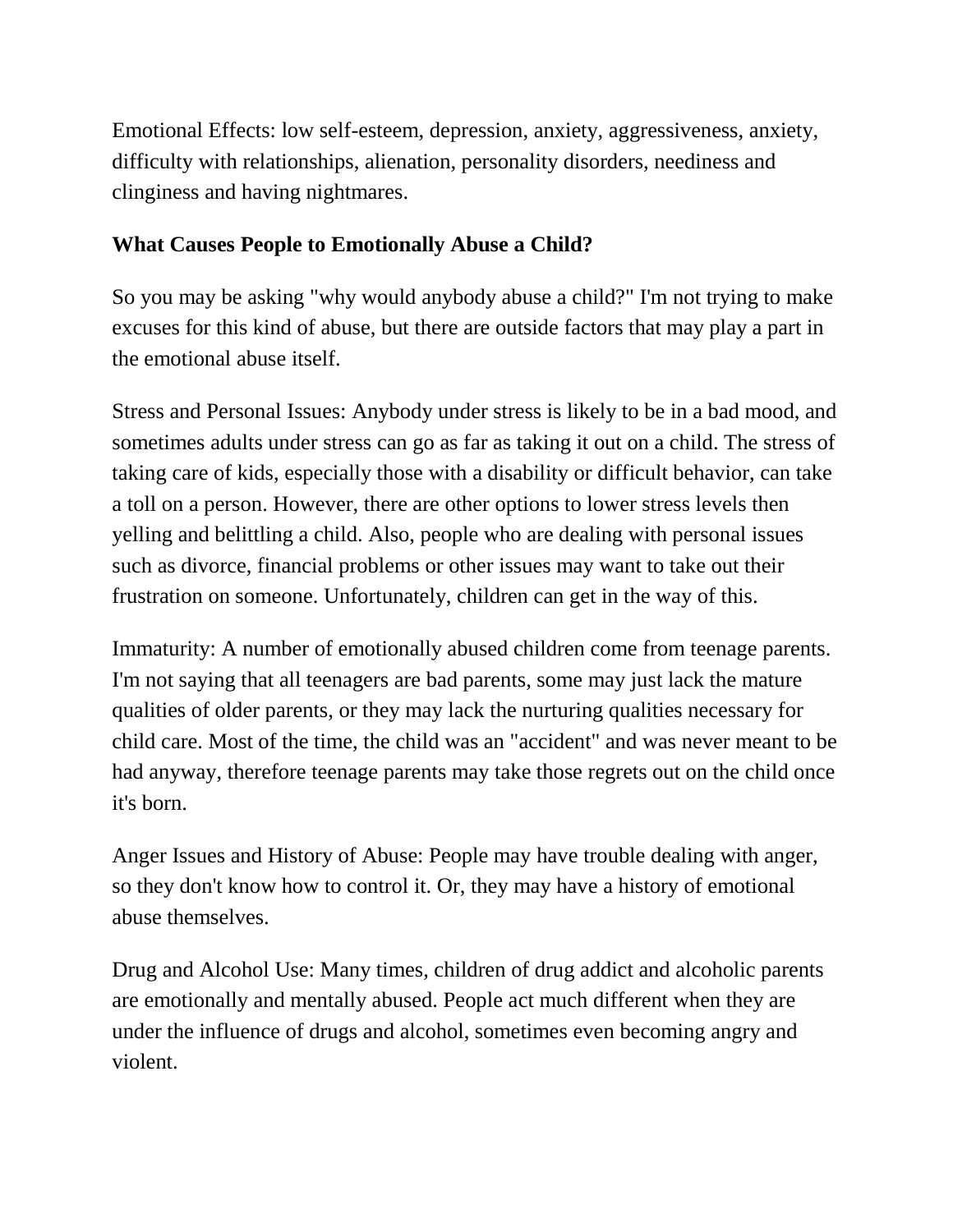### **How to Report If You Suspect Abuse**

Although everyone has an obligation to protect the vulnerable, certain professions are legally required to contact appropriate authorities if they suspect abuse. Child care is one of these professions.

# **Who Must Report**

 Mandatory reporters almost always include medical personnel and those in the education system. In other states, law enforcement personnel, such as police, parole and probation officers must also report suspected abuse. Public employees, such as social workers or those who provide public assistance for families are included. Religious leaders, counselors, firemen, child care providers and foster care parents must report suspected abuse as well.

# **What Must be Reported**

- Mandatory reporting does not mean that the person reporting the abuse must witness the abuse. Verbal confirmation and visible injuries require reporting. Professionals who are privy to information regarding abuse to vulnerable individuals hold a 24-hour responsibility to report it. If they fail to make a report, they can be held liable.
- This means that for the child care provider, if you suspect that a child is being abused and do not report it you can and will be held criminally liable.

If a child indicates that they are afraid to return home, call the appropriate [Children](http://www.nationwidechildrens.org/Document/Get/47674)  [Services agency](http://www.nationwidechildrens.org/Document/Get/47674) or the local police immediately. For all other cases, follow the procedures below.

When making a report you should try to include the following information, although it is not required:

- The name and address of the child you suspect is being abused or neglected
- The age of the child
- The name and address of the parents or caretakers
- The name of the person you suspect is abusing or neglecting the child and the address if available
- The reason you suspect the child is being abuse or neglected
- Any other information which may be helpful to the investigation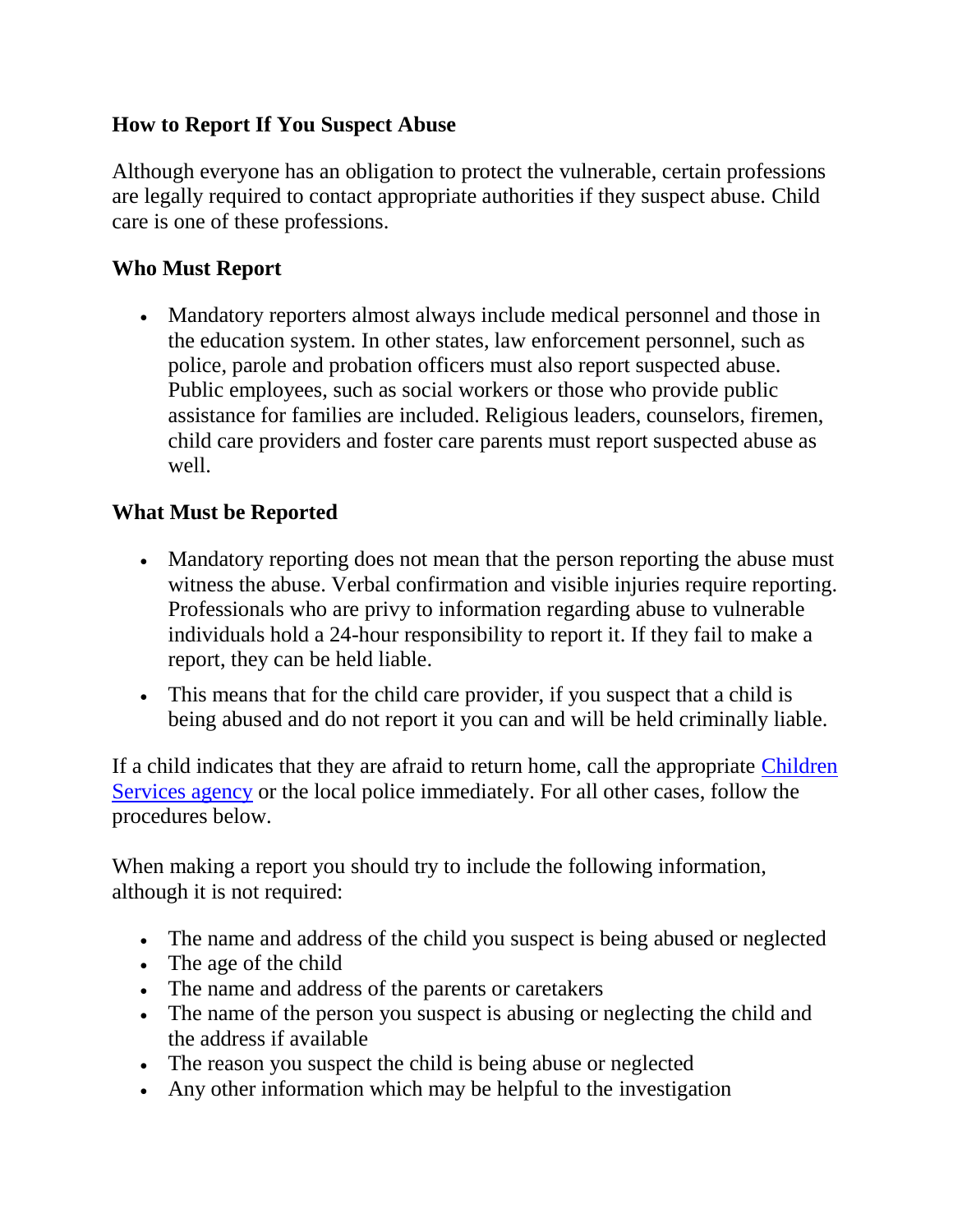With this information, contact the appropriate Children Services agency, which is determined by the county in which the custodial party resides. In the child care setting this number can be found posted in the front lobby or on the parent board as this is required by law.

In case of an emergency, dial 911. In non-emergency situations, you should contact your local public Children Services agency to make a report about the abuse. If you need additional help determining what to do in the case of suspected abuse, call the Center for Family Safety and Healing at Nationwide Children's at (614) 722-3278.

# **Talking to a Child Who Has Been Abused**

One thing that many people do not know about abused children is that they often love the person who is hurting them. This is very hard to believe but it is true. This happens because the person who is abusing them is often someone they know well and trust a lot. Children are therefore hesitant to reveal that they are being abused because they fear that they will get the person into trouble if they do so. Another reason for children not wanting to disclose abuse is that many times they have been frightened or threatened by the abuser.

The children in your care love and trust you. A child who has been abused may start talking to you about it. He may do so because he trusts you and wants to share the burden he is carrying with you. Hearing a child talking about being abused is very difficult. You may react in different ways. Your reaction is very important to the child. If you react with disgust or don't believe what he is saying, he may stop talking to you about it. He will feel that you don't trust him. This will prevent him from getting help. It also prevents the abuse from stopping.

Be very sensitive and listen carefully when a child is talking to you about abuse. Keep in mind that it is very difficult for the child to talk about being abused. This is especially hard for children who have been sexually abused. The child has gathered up all her courage to tell you about the abuse. How you handle the conversation will determine how you will be able to help the child.

Keep the following considerations in mind when talking to a child who is disclosing abuse:

• *Help the child feel comfortable.* Talking about abuse is not easy for the child. Respect the child's privacy and talk to him in a quiet and private place. The place should be familiar to the child. This will help the child feel comfortable.

• *Reassure the child that it is not her fault.* Most children who are abused feel, or are told by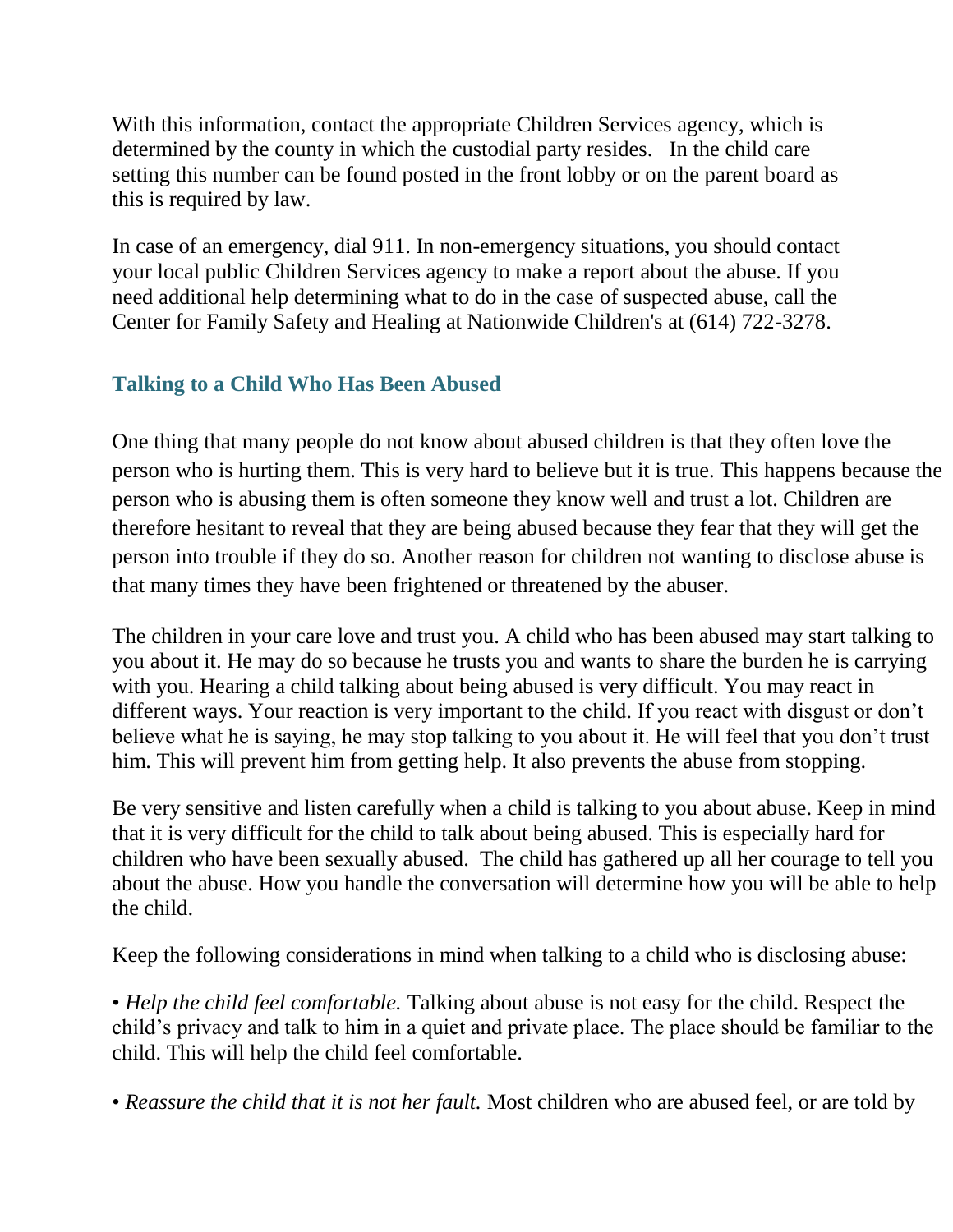their abusers, that they are to blame for their own abuse. It is very important to tell the child that she is not guilty and that she is not responsible for the abuse. Let them know that they have not done anything wrong.

• *Don't react with shock, anger, disgust.* Your reaction to that the child tells you is very important to the child. He will be watching your reaction closely. Be calm. When you react with disgust or anger, he will not feel comfortable talking to you anymore. He may also feel scared and confused. This will prevent you from acting promptly and getting help immediately.

• *Don't force a child to talk.* Give the child time. Let her talk to you at her own pace. If the child is unwilling to talk or seems uncomfortable, don't pressurize her to do so. If the child seems uncomfortable when talking about certain specific things, don't press her for details. You can change the topic to something that the child is more comfortable talking about.

• *Don't force a child to show injuries.* If the child is willing to show you his injuries, you may allow him to do so. However, when a child is unwilling to show you his injuries, you may not insist that he do so. Also, you cannot insist that a child take off his clothing so that you can see his injuries.

• *Use terms and language that the child can understand.* If the child says something that you don't understand, like a word for a body part, ask the child to explain or to point to the body part. Don't correct or make fun of the words the child is using. When you use the same words as the child does, it helps the child feel less confused and more relaxed. The child will feel that you understand him.

• *Don't 'interview' the child*. The purpose of your discussion with the child is to gather enough information so that you can make an informed report to the local CPS agency or to your supervisor. When you have the information you need, you must stop the discussion. Don't try to prove that abuse has happened.

• *Ask appropriate questions.* The questions that you ask the child must be appropriately worded. Choose your language carefully. This ensures that you get correct information from the child. For example, if you see a bruise on a child and you suspect that it is the result of abuse, you may say to the child, "That looks painful. Do you want to tell me how you got it" or "Do you want to talk about that bruise you have". It would be inappropriate to say, "Did you get that bruise when someone hit you?" Remember that you can do more harm by supplying a child with words and ideas. Let the child tell her own story and give you the answers.

• *Don't ask 'why' questions*. Why questions like, "Why did he hit you?" or "Why she do that?" will only confuse a child more. Remember that children who are abused often do not understand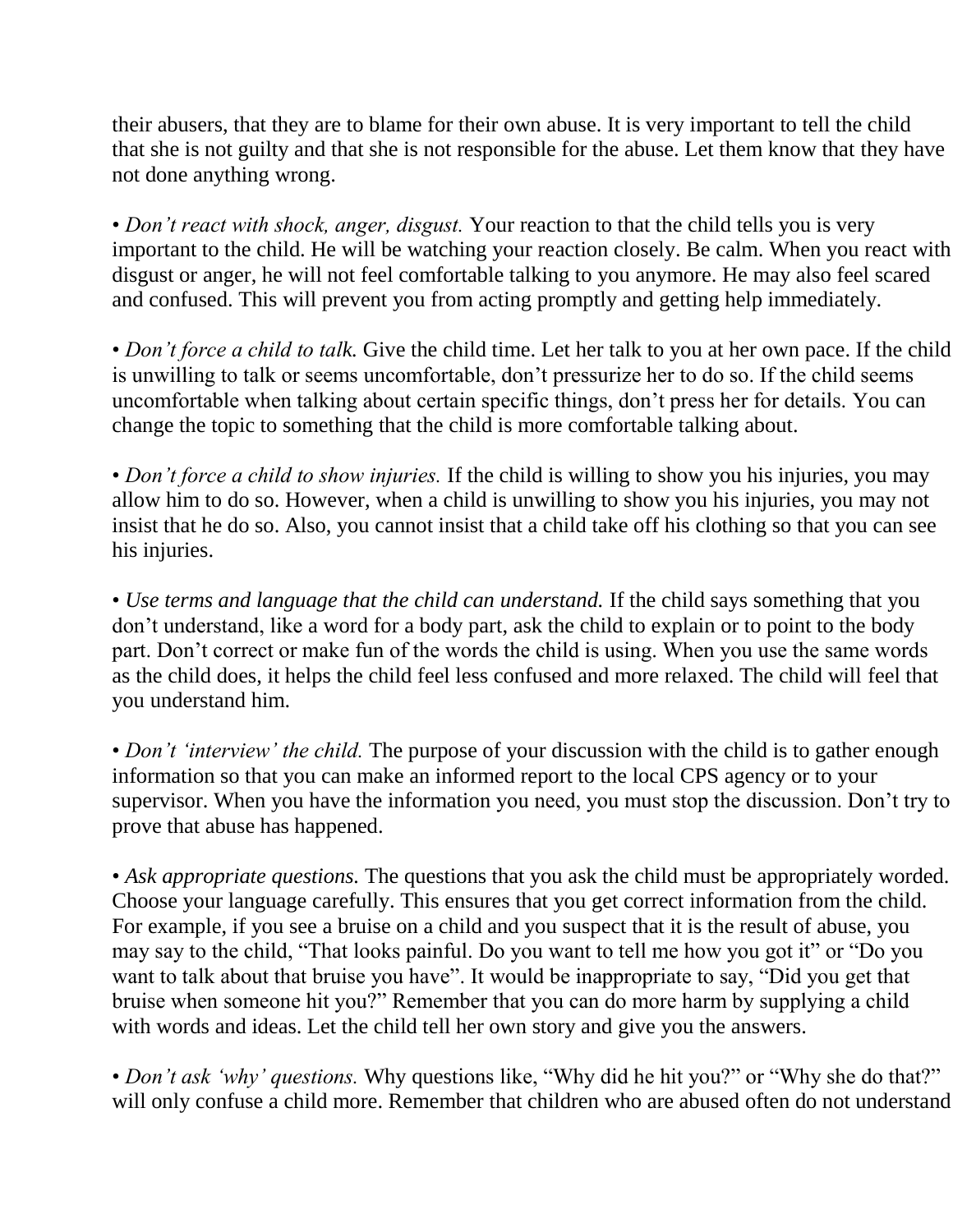why it is happening. These types of questions will force them to think about the reasons for the abuse. 'Why' questions also will not give you any helpful information.

• *Don't teach the child new terms or words.* Don't teach the child new words or give her new ideas. This is harmful. When you do this, you are biasing the child. Also, when you teach a child a new term or word, you are changing the child's original disclosure. This is important in relation to the court and law.

• *Find out what the child wants from you.* A child may ask you to promise not to tell anyone. He may ask you to take him home with you. He may ask you what you are going to do. It is good to know what the child is expecting from you. This will help you in deciding what your course of action should be.

• *Be honest with the child.* Let the child know what you are going to do. This will build trust. Be honest about what you can do for him. Don't promise him things that cannot be done. For example- let him know that you may have to tell someone so that he will not be hurt anymore. Then he will not be surprised or afraid when he finds out that someone knows.

• *Confirm the child's feelings.* Let the child know that it is okay to feel scared, hurt, confused or angry.

• *Be supportive*. Let the child know that you are glad she told you about the abuse. Let her know that you believe her and that you care about her. Some children may think that you will not like them anymore because of what they told you. Assure her that you are still her friend.

• *Remember: the safety of the child is most important.* Be sensitive to and aware of the child's safety. Keep in mind that a child might be further abused if he reports that he has spoken to someone about the abuse. If you feel that the child is in danger, you must contact CPS immediately.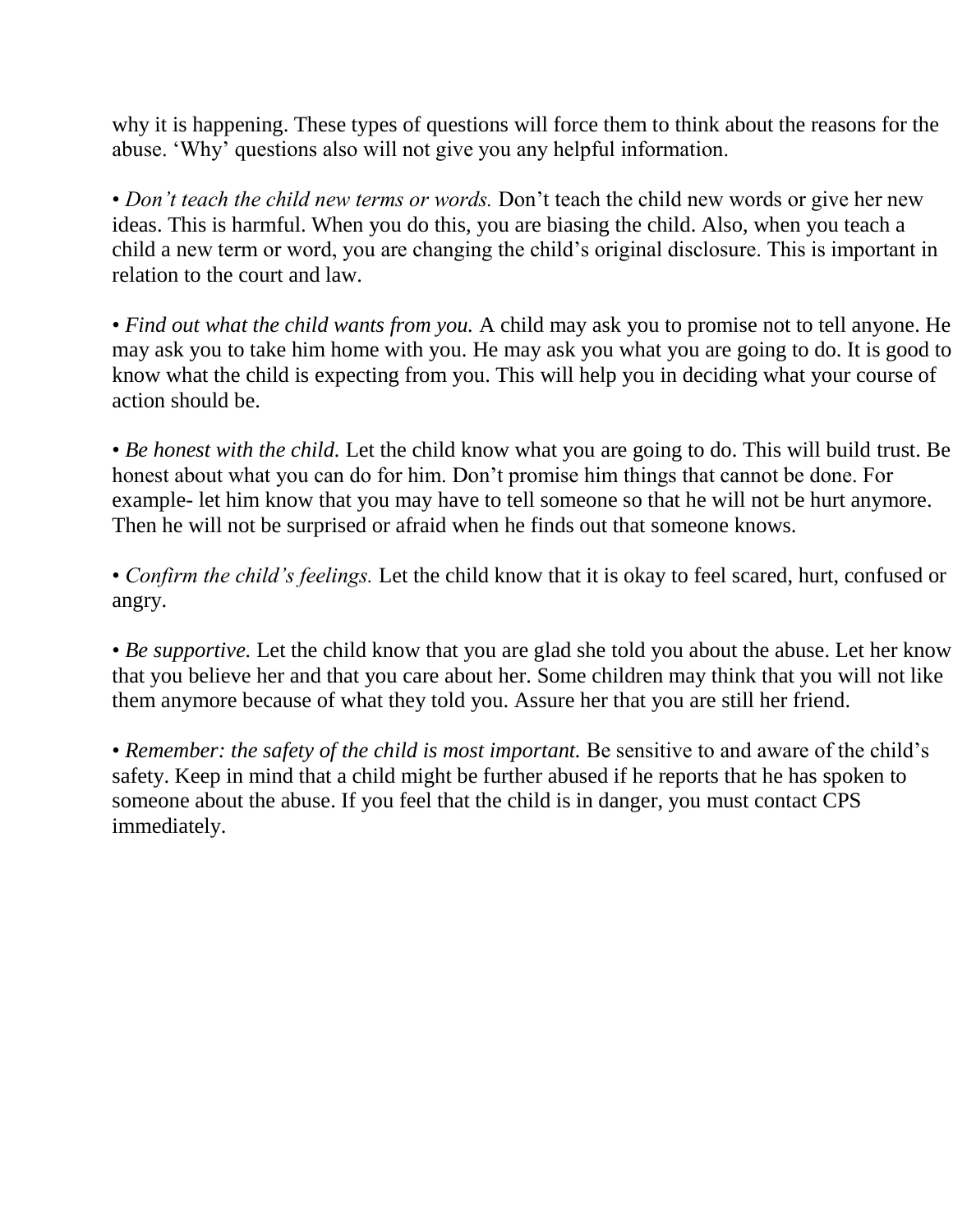#### CASE ONE:

OLNEY - April 9, 2009 - (WPVI) -- A Philadelphia daycare worker is under arrest after police say she beat a one-year-old boy.

Investigators say the special victims unit received a report of possible abuse at a daycare Wednesday morning at around 11:00 a.m.

The one-year-old was complaining of pain in his side and could hardly walk.

His mother took him to the hospital and staffers there called police.

Investigators went to the daycare and reviewed video tape.

They say the tape shows that the teacher kicked, beat, and dragged the child, named Anthony.

"He was crying because of his leg, his leg was hurting. When I went to straighten his leg, he couldn't straighten it or bend it backwards," the mother said.

Doctors put Anthony's leg in a splint.

The mother says that when she inquired about the injury, the Director offered to show her the tape. They not only watched the teacher rough around three children, but another daycare worker comes in and picks up a fourth child in the same way.

Both women have been fired and police have charged both teachers with simple assault and endangering the welfare of a child.

The daycare center's Director tells Action News that the teacher has worked at the daycare center for about five years without any problems.

The teacher was taken into custody and is charged with abusing a child.

"My son is a year old. If she didn't like her job as a teacher she shouldn't have worked there," the mother said.

Anthony wasn't the only child who was abused at the center.